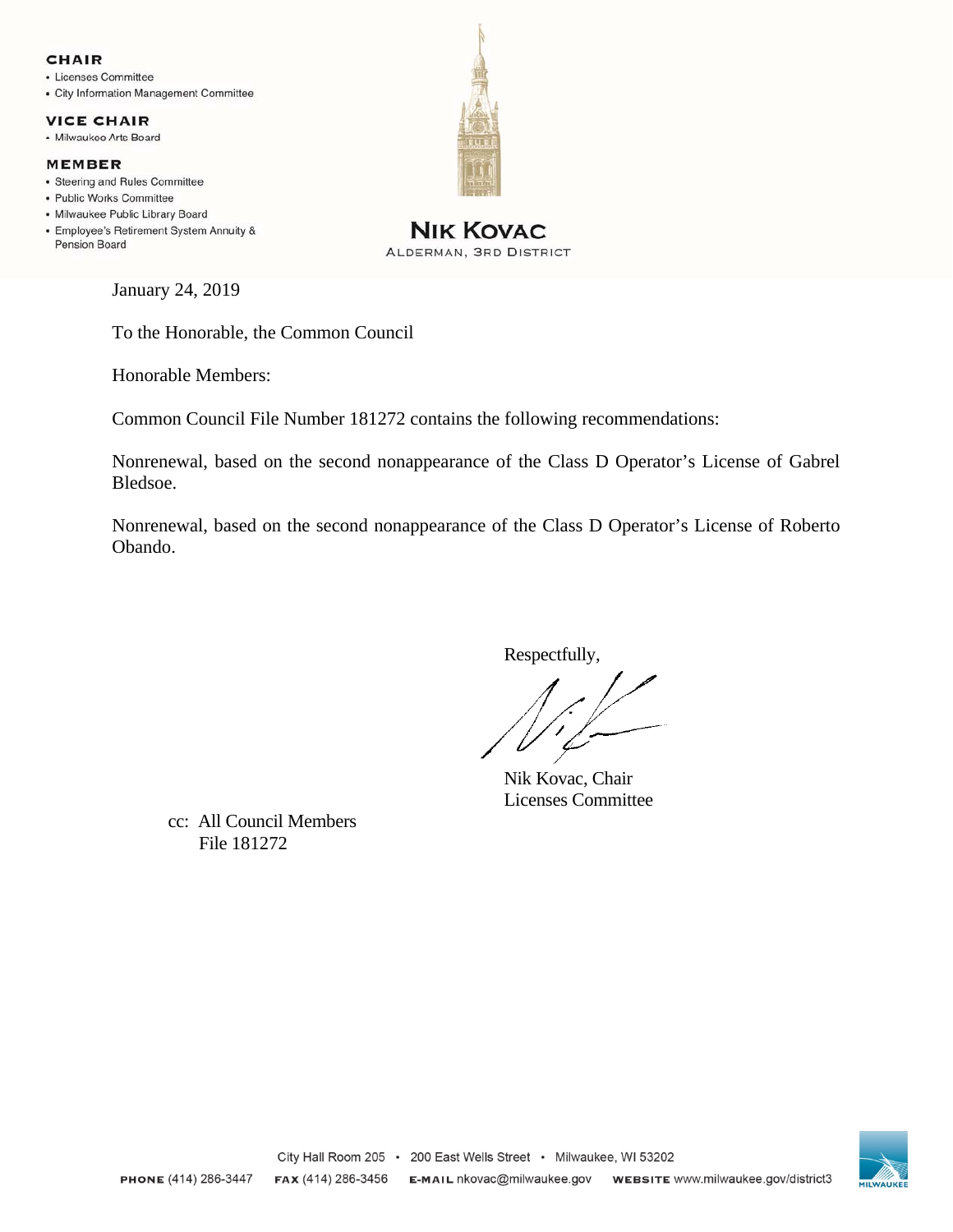#### CHAIR

- · Licenses Committee
- City Information Management Committee

### **VICE CHAIR**

• Milwaukee Arts Board

#### **MEMBER**

- · Steering and Rules Committee
- · Public Works Committee
- · Milwaukee Public Library Board
- Employee's Retirement System Annuity & **Pension Board**



## **NIK KOVAC** ALDERMAN, 3RD DISTRICT

| Date: | January 23, 2019 |
|-------|------------------|
|       |                  |

To: All Members of the Milwaukee Common Council

From: Licenses Committee

Re: Report on the Renewal Application of the Class "D" Operator's License of Gabrel Bledsoe

# **FINDINGS OF FACT**

- 1. Gabrel Bledsoe (hereinafter the "Licensee") is the holder of a Class "D" Operator's License in the City and County of Milwaukee, Wisconsin. Said license expired on December 31, 2018.
- 2. An application to renew said license was thereafter filed with the Office of the City Clerk.
- 3. Pursuant to Chapter 90 of the Milwaukee Code of Ordinances and Chapter 125 of the Wisconsin Statutes, the matter was referred to the Milwaukee Police Department for investigation. The Milwaukee Police Department responded with a police report that could form a basis for nonrenewal or suspension of said license.
- 4. On January 11, 2019 the City Clerk's Office provided timely notice to the Licensee pursuant to Chapter 90 of the Milwaukee Code of Ordinances and Chapter 125 of the Wisconsin Statutes of the report of the Milwaukee Police Department and included therewith a copy of the Milwaukee Police Department report. The matter was scheduled for a hearing on the police department report on January 22, 2019 at 11:00 a.m. in Room 301B of City Hall. At said date, time and place, the Licensee did not appear.
- 5. Based upon the sworn testimony heard and the evidence received at the hearing, the Committee finds the following:
	- A. A notice of the hearing as well as a copy of the police report was sent to Gabrel Bledsoe, 4208 North  $27<sup>th</sup>$  Street, Milwaukee, WI 53216 on January 11, 2019 by U.S. prepaid first-class mail in an envelope bearing the return address of the License Division. The address of 4208 North  $27<sup>th</sup>$  Street, Milwaukee, WI 53216 is the address given by the Licensee on his application. The envelope was not

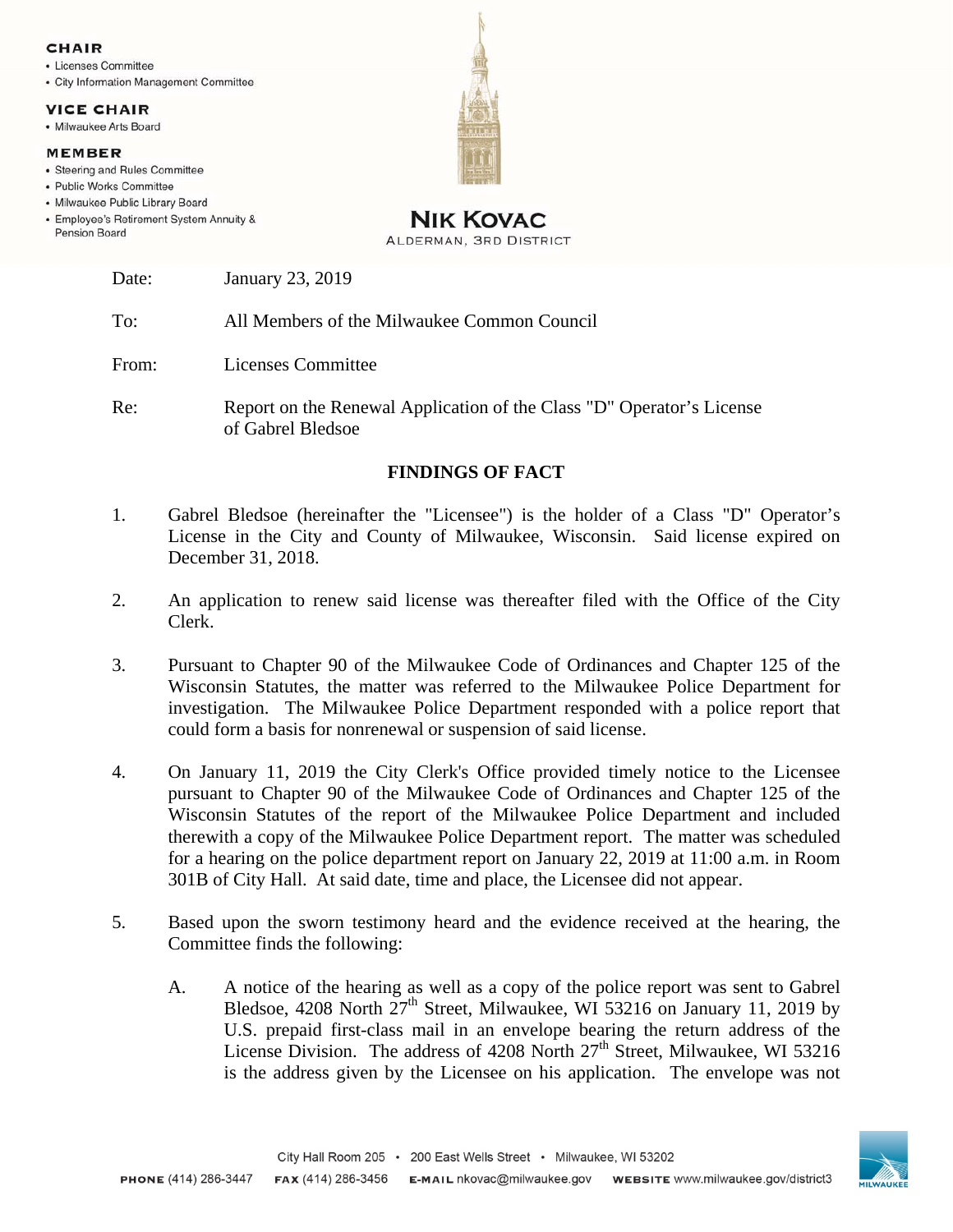returned to the License Division by the United States Postal Service. The Licensee failed to appear at the hearing on January 22, 2019 at 11:00 a.m.

B. Alderwoman Lewis moved denial based on his second non-appearance.

# **CONCLUSIONS OF LAW**

- 1. The Committee has jurisdiction to hold hearings and provide Findings of Fact, Conclusions of Law and a Recommendation to the full Common Council pursuant to Chapter 125 of the Wisconsin Statutes and Chapter 90 of the Milwaukee Code of Ordinances.
- 2. Based on the above facts found, the Committee concludes that the Licensee, Gabrel Bledsoe has not met the criteria of Chapter 125 of the Wisconsin Statutes or Chapter 90 of the Milwaukee Code of Ordinances to allow renewal of the Class "D" Operator's license based upon his second nonappearance.
- 3. In order to protect the health, safety and welfare of the citizens of the City of Milwaukee, it is the recommendation of the Licenses Committee that the full Common Council should exercise its discretion to not renew the Class "D" Operator's license held by Gabrel Bledsoe based upon his second nonappearance.

# **RECOMMENDATION**

Based upon the Findings of Fact and Conclusions of Law stated above the Committee recommends by a vote of **five (5) ayes and zero (0) noes** that the Class "D" Operator's License of Gabrel Bledsoe not be renewed based upon his second nonappearance.

Dated and signed at Milwaukee, Wisconsin this 23rd day of January, 2019.

 $\overline{\phantom{a}}$  , and the contract of the contract of the contract of the contract of the contract of the contract of the contract of the contract of the contract of the contract of the contract of the contract of the contrac

NIK KOVAC Chairman Licenses Committee

/256313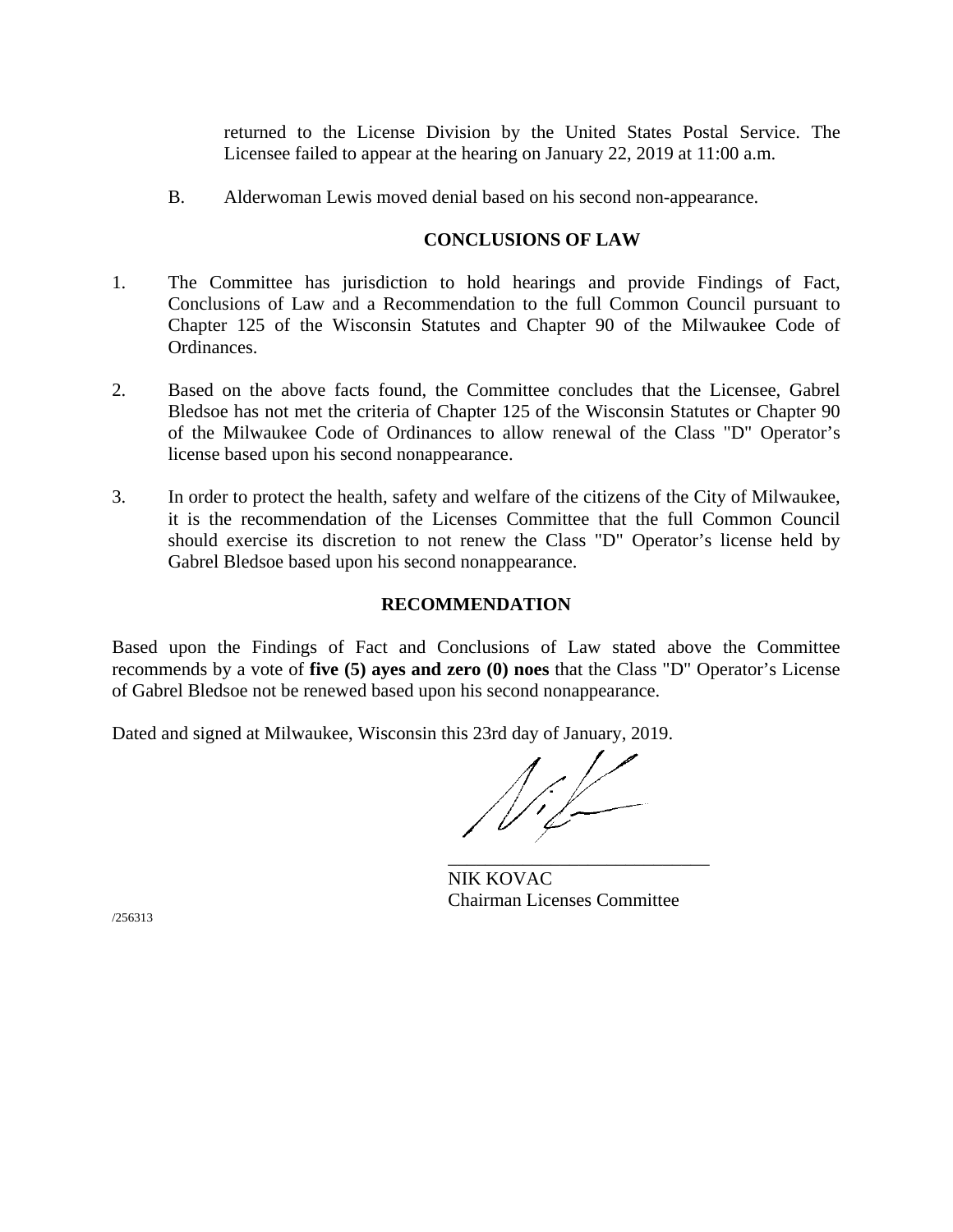#### CHAIR

- · Licenses Committee
- City Information Management Committee

#### **VICE CHAIR**

• Milwaukee Arts Board

#### **MEMBER**

- · Steering and Rules Committee
- · Public Works Committee
- · Milwaukee Public Library Board
- Employee's Retirement System Annuity & **Pension Board**



## **NIK KOVAC** ALDERMAN, 3RD DISTRICT

| Date: | January 23, 2019 |  |
|-------|------------------|--|
|       |                  |  |

To: All Members of the Milwaukee Common Council

From: Licenses Committee

Re: Report on the Renewal Application of the Class "D" Operator's License of Roberto X. Obando

# **FINDINGS OF FACT**

- 1. Roberto X. Obando (hereinafter the "Licensee") is the holder of a Class "D" Operator's License in the City and County of Milwaukee, Wisconsin. Said license expired on December 31, 2018.
- 2. An application to renew said license was thereafter filed with the Office of the City Clerk.
- 3. Pursuant to Chapter 90 of the Milwaukee Code of Ordinances and Chapter 125 of the Wisconsin Statutes, the matter was referred to the Milwaukee Police Department for investigation. The Milwaukee Police Department responded with a police report that could form a basis for nonrenewal or suspension of said license.
- 4. On January 11, 2019 the City Clerk's Office provided timely notice to the Licensee pursuant to Chapter 90 of the Milwaukee Code of Ordinances and Chapter 125 of the Wisconsin Statutes of the report of the Milwaukee Police Department and included therewith a copy of the Milwaukee Police Department report. The matter was scheduled for a hearing on the police department report on January 22, 2019 at 11:00 a.m. in Room 301B of City Hall. At said date, time and place, the Licensee did not appear.
- 5. Based upon the sworn testimony heard and the evidence received at the hearing, the Committee finds the following:
	- A. A notice of the hearing as well as a copy of the police report was sent to Roberto X. Obando, 2851 South  $9<sup>th</sup>$  Street, Milwaukee, WI 53215 on January 11, 2019 by U.S. prepaid first-class mail in an envelope bearing the return address of the License Division. The address of 2851 South  $9<sup>th</sup>$  Street, Milwaukee, WI 53215 is the address given by the Licensee on his application. The envelope was not